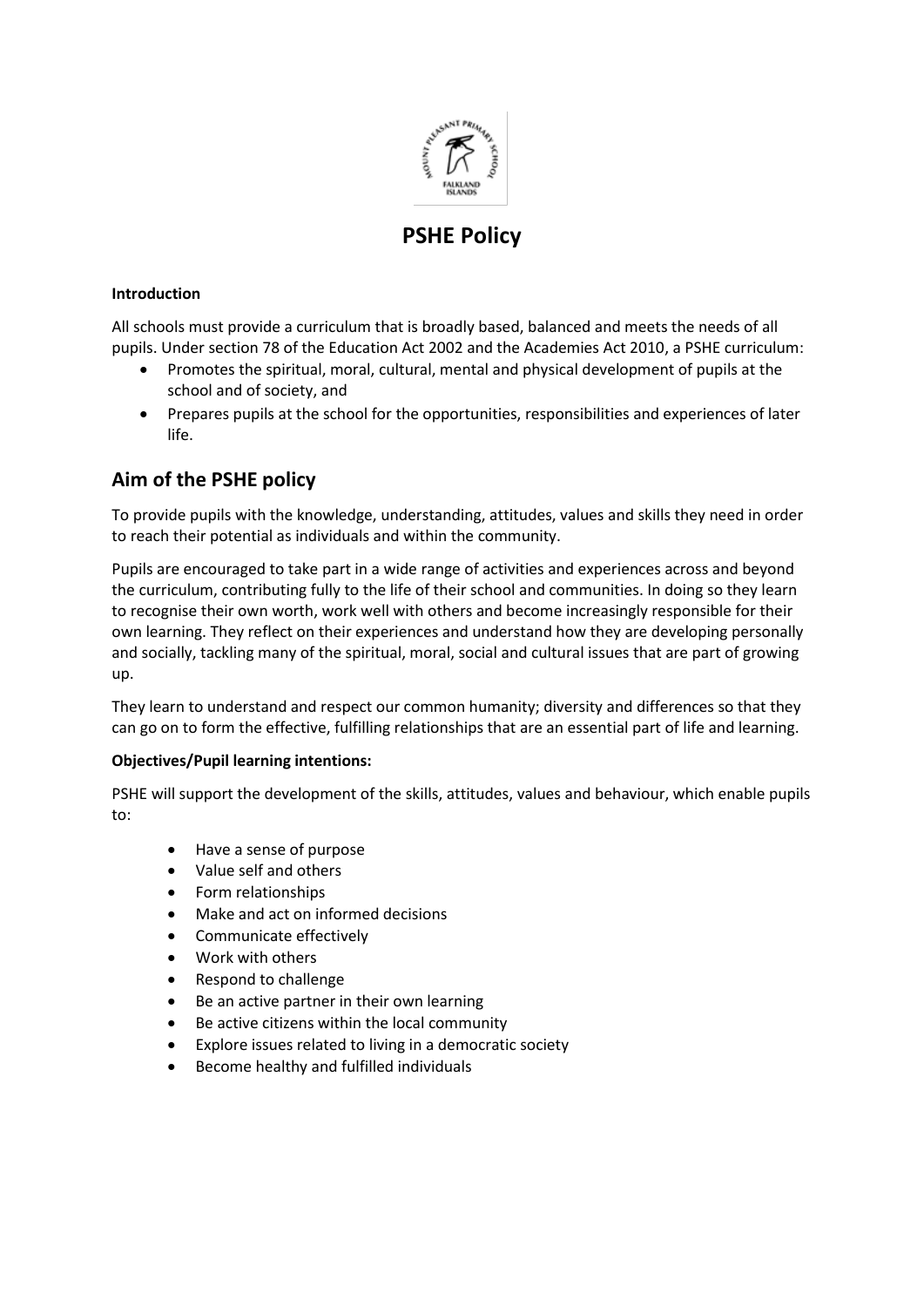## **Jigsaw Content**

Jigsaw covers all areas of PSHE for the primary phase, as the table below shows:

| Term             | Puzzle name                      | Content                                                                                                             |
|------------------|----------------------------------|---------------------------------------------------------------------------------------------------------------------|
| Autumn 1:        | Being Me in My<br>World          | Includes understanding my place in the class, school and global<br>community as well as devising Learning Charters) |
| <b>Autumn 2:</b> | Celebrating<br><b>Difference</b> | Includes anti-bullying (cyber and homophobic bullying included)<br>and diversity work                               |
| Spring 1:        | Dreams and Goals                 | Includes goal-setting, aspirations, working together to design<br>and organise fund-raising events                  |
| Spring 2:        | <b>Healthy Me</b>                | Includes drugs and alcohol education, self-esteem and<br>confidence as well as healthy lifestyle choices            |
| Summer 1:        | Relationships                    | Includes understanding friendship, family and other<br>relationships, conflict resolution and communication skills  |
| <b>Summer 2:</b> | <b>Changing Me</b>               | Includes Sex and Relationship Education in the context of looking<br>at change                                      |

## **Sex and Relationships Education**

## **Definition of Sex and Relationships Education**

'SRE is lifelong learning process of acquiring information, developing skills and forming positive beliefs and attitudes about sex, sexuality, relationships and feelings' (Sex Education Forum, 1999).

Effective SRE can make a significant contribution to the development of the personal skills needed by pupils if they are to establish and maintain relationships. It also enables children and young people to make responsible and informed decisions about their health and well-being.

## **Current SRE requirements**

Maintained primary and secondary schools are legally obliged to have an up-to-date SRE policy that describes the content and organisation of SRE taught outside science in the National Curriculum. This includes special schools. In primary schools if the decision is taken not to teach SRE beyond the National Curriculum this should also be documented in the policy. The policy should be made available to parents on request. It is the school governors' responsibility to ensure that the policy is developed and implemented.

It is good practice for academies, free schools, colleges and independent schools to have a policy on SRE. All state-funded schools must publish information in relation to each academic year, about the content of the school's curriculum for each subject, and this includes any teaching in personal, social, health and economic (PSHE) education and SRE (see 2.5 in the National Curriculum framework (DfE 2013a) and Statutory Instrument 2012 No. 1124).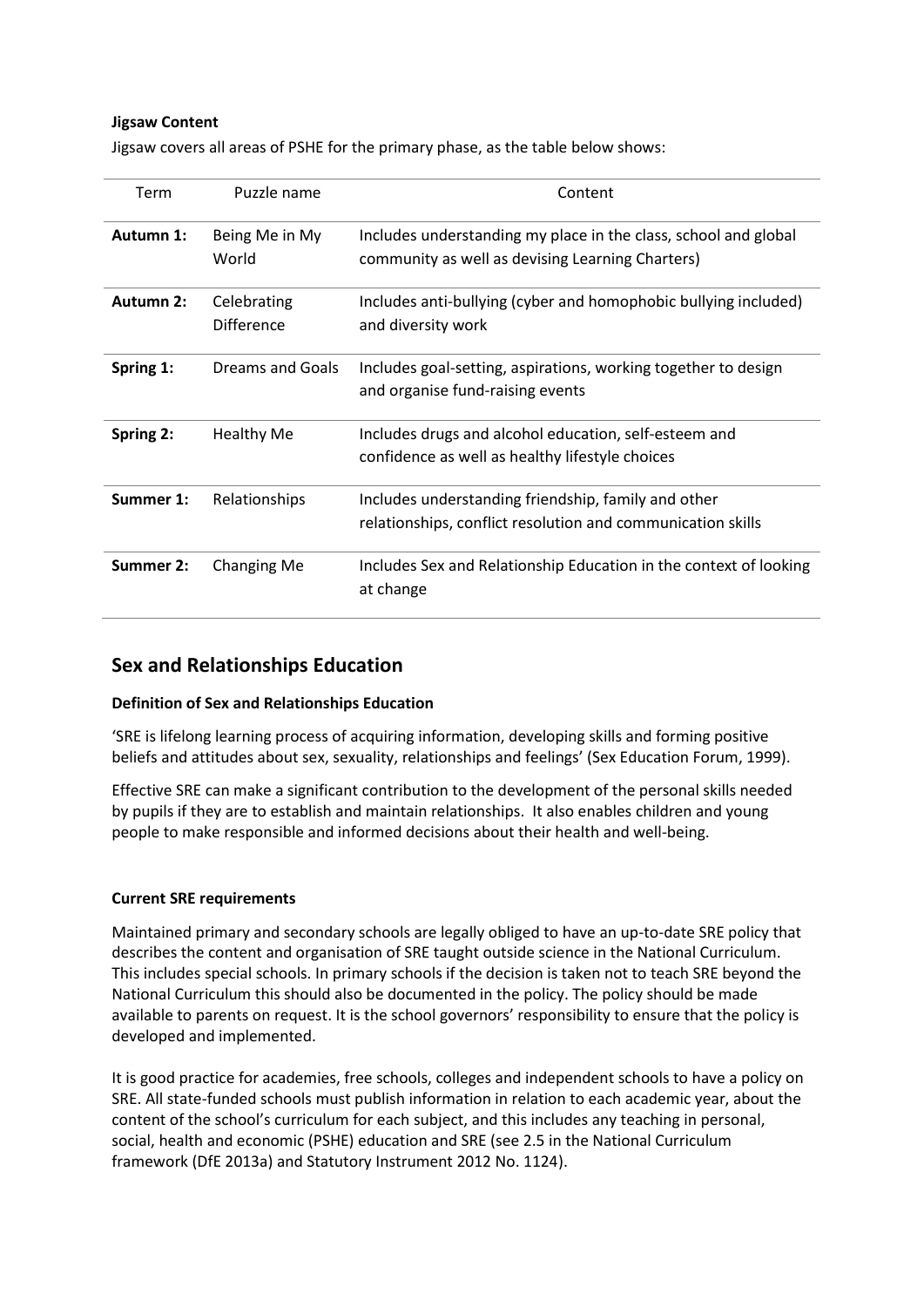## **Compulsory aspects of SRE**

The sex education contained in National Curriculum science (Key Stages 1–4) is compulsory in maintained schools. All state-funded schools must have 'due regard' to the Secretary of State's guidance on SRE (DfEE, 2000). This states that:

- 'All children, including those who develop earlier than average, need to know about puberty before they experience the onset of physical changes' (1.13)
- Children should learn 'how a baby is conceived and born' before they leave primary school (1.16)

## **SRE and statutory duties in school**

SRE plays a very important part in fulfilling the statutory duties all schools have to meet. SRE helps children understand the difference between safe and abusive relationships and equips them with the skills to get help if they need it. State-funded schools have responsibilities for safeguarding and a legal duty to promote pupil well-being (Education and Inspections Act 2006 Section 38). Updated government safeguarding guidance is now available (Keeping Children Safe in Education, 2014a) and includes a section about being alert to signs that young girls may be at risk of female genital mutilation (FGM). School summer holiday especially during the transition from primary to secondary schools is thought to be a key risk time for FGM. See also the government Multi-agency practice guidelines: Female Genital Mutilation (2014) which includes a section for schools.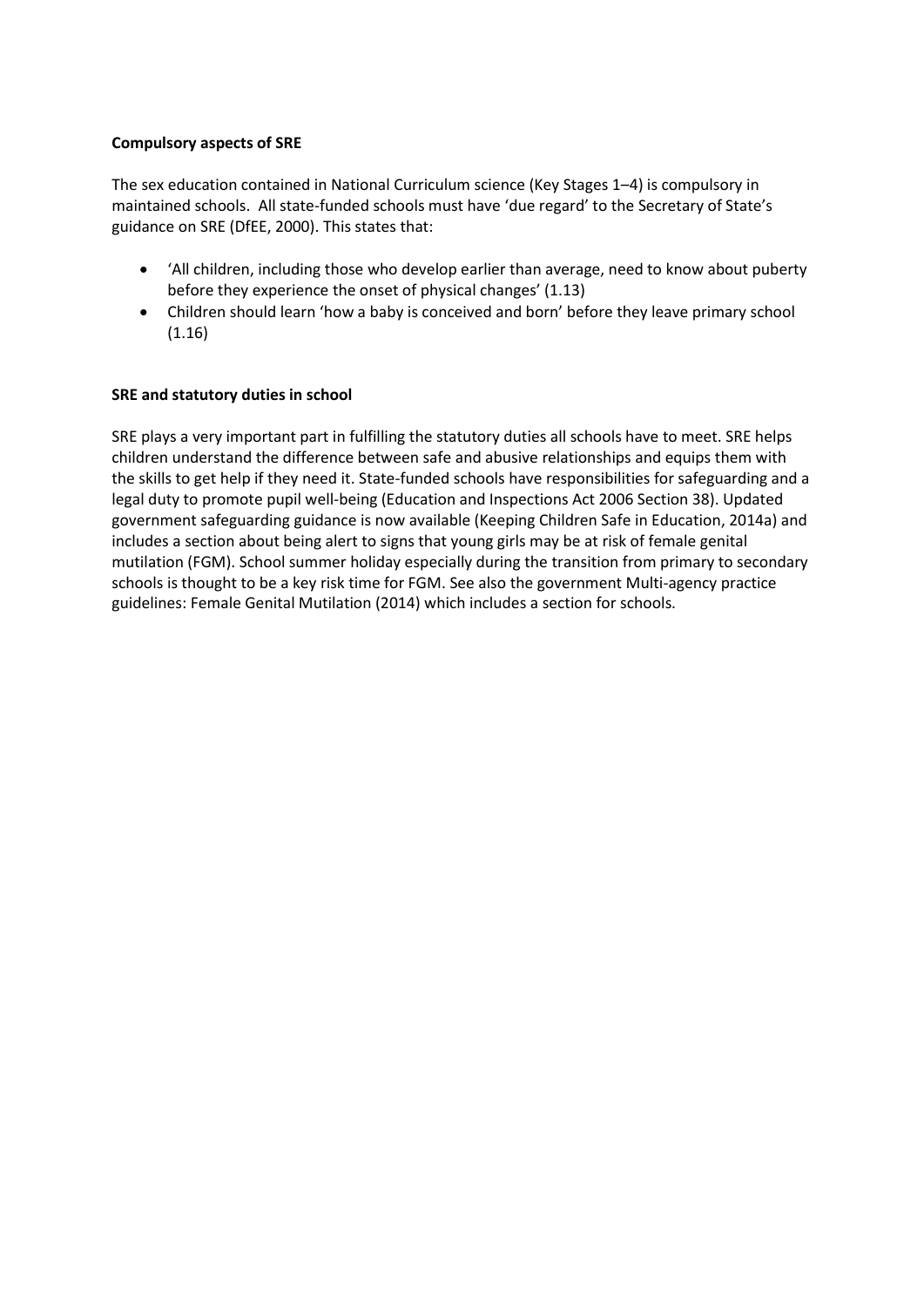## *Jigsaw SRE Content*

The grid below shows specific SRE learning intentions for each year group in the 'Changing Me' Puzzle.

| Year           | <b>Piece Number</b> | <b>Learning Intentions</b>                                                                                                |
|----------------|---------------------|---------------------------------------------------------------------------------------------------------------------------|
| Group          | and Name            | 'Pupils will be able to'                                                                                                  |
| $\mathbf{1}$   | Piece 4             | identify the parts of the body that make boys different to girls and use                                                  |
|                | Boys' and Girls'    | the correct names for these: penis, testicles, vagina                                                                     |
|                | <b>Bodies</b>       |                                                                                                                           |
|                |                     | respect my body and understand which parts are private                                                                    |
| $\overline{2}$ | Piece 4             | recognise the physical differences between boys and girls, use the                                                        |
|                | Boys' and Girls'    | correct names for parts of the body (penis, testicles, vagina) and                                                        |
|                | <b>Bodies</b>       | appreciate that some parts of my body are private                                                                         |
|                |                     |                                                                                                                           |
|                |                     | tell you what I like/don't like about being a boy/girl                                                                    |
| 3              | Piece 1             | understand that in animals and humans lots of changes happen                                                              |
|                | <b>How Babies</b>   | between conception and growing up, and that usually it is the female                                                      |
|                | Grow                | who has the baby                                                                                                          |
|                |                     |                                                                                                                           |
|                | Piece 2             | express how I feel when I see babies or baby animals<br>understand how babies grow and develop in the mother's uterus and |
|                | <b>Babies</b>       | understand what a baby needs to live and grow                                                                             |
|                |                     |                                                                                                                           |
|                |                     | express how I might feel if I had a new baby in my family                                                                 |
|                | Piece 3             | understand that boys' and girls' bodies need to change so that when                                                       |
|                | Outside Body        | they grow up their bodies can make babies                                                                                 |
|                | Changes             |                                                                                                                           |
|                |                     | identify how boys' and girls' bodies change on the outside during this                                                    |
|                |                     | growing up process                                                                                                        |
|                |                     |                                                                                                                           |
|                |                     | recognise how I feel about these changes happening to me and know                                                         |
|                |                     | how to cope with those feelings                                                                                           |
|                |                     |                                                                                                                           |
|                | Piece 4             | identify how boys' and girls' bodies change on the inside during the                                                      |
|                | Inside Body         | growing up process and why these changes are necessary so that their                                                      |
|                | Changes             | bodies can make babies when they grow up                                                                                  |
|                |                     |                                                                                                                           |
|                |                     | recognise how I feel about these changes happening to me and how to<br>cope with these feelings                           |
|                |                     |                                                                                                                           |
| 4              | Piece <sub>2</sub>  | correctly label the internal and external parts of male and female                                                        |
|                | Having A Baby       | bodies that are necessary for making a baby                                                                               |
|                |                     |                                                                                                                           |
|                |                     | understand that having a baby is a personal choice and express how I                                                      |
|                |                     | feel about having children when I am an adult                                                                             |
|                | Piece 3             | describe how a girl's body changes in order for her to be able to have                                                    |
|                | Girls and           | babies when she is an adult, and that menstruation (having periods) is                                                    |
|                | Puberty             | a natural part of this                                                                                                    |
|                |                     |                                                                                                                           |
|                |                     | know that I have strategies to help me cope with the physical and                                                         |
|                |                     | emotional changes I will experience during puberty                                                                        |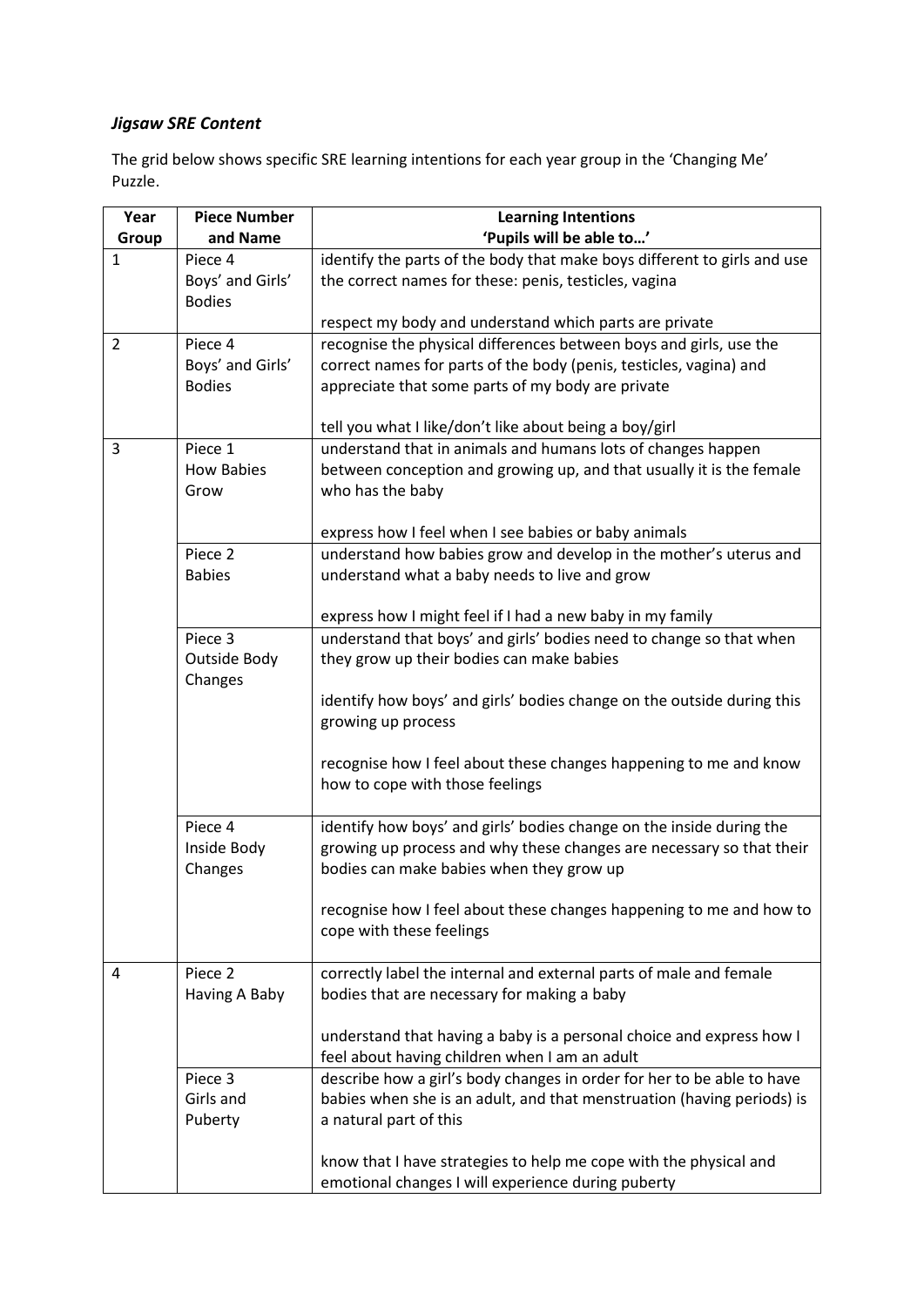| 5 | Piece 2<br><b>Puberty for Girls</b> | explain how a girl's body changes during puberty and understand the<br>importance of looking after myself physically and emotionally             |
|---|-------------------------------------|--------------------------------------------------------------------------------------------------------------------------------------------------|
|   |                                     | understand that puberty is a natural process that happens to<br>everybody and that it will be OK for me                                          |
|   | Piece 3<br>Puberty for Boys         | describe how boys' and girls' bodies change during puberty                                                                                       |
|   | and Girls                           | express how I feel about the changes that will happen to me during<br>puberty                                                                    |
|   | Piece 4<br>Conception               | understand that sexual intercourse can lead to conception and that is<br>how babies are usually made                                             |
|   |                                     | understand that sometimes people need IVF to help them have a baby                                                                               |
|   |                                     | appreciate how amazing it is that human bodies can reproduce in<br>these ways                                                                    |
| 6 | Piece <sub>2</sub><br>Puberty       | explain how girls' and boys' bodies change during puberty and<br>understand the importance of looking after myself physically and<br>emotionally |
|   |                                     | express how I feel about the changes that will happen to me during<br>puberty                                                                    |
|   | Piece 3<br>Girl Talk/Boy            | ask the questions I need answered about changes during puberty                                                                                   |
|   | Talk                                | reflect on how I feel about asking the questions and about the<br>answers I receive                                                              |
|   | Piece 4<br>Babies-<br>Conception to | describe how a baby develops from conception through the nine<br>months of pregnancy, and how it is born                                         |
|   | Birth                               | recognise how I feel when I reflect on the development and birth of a<br>baby                                                                    |
|   | Piece 5<br>Attraction               | understand how being physically attracted to someone changes the<br>nature of the relationship                                                   |
|   |                                     | express how I feel about the growing independence of becoming a<br>teenager and am confident that I can cope with this                           |

## **Withdrawal from SRE lessons**

Parents/carers have the right to withdraw their children from all or part of the Sex and Relationships Education provided at school except for those parts included in statutory National Curriculum Science. Those parents/carers wishing to exercise this right are invited in to see the head teacher and/or SRE Co-ordinator who will explore any concerns and discuss any impact that withdrawal may have on the child. Once a child has been withdrawn they cannot take part in the SRE programme until the request for withdrawal has been removed. Materials are available to parents/carers who wish to supplement the school SRE programme or who wish to deliver SRE to their children at home.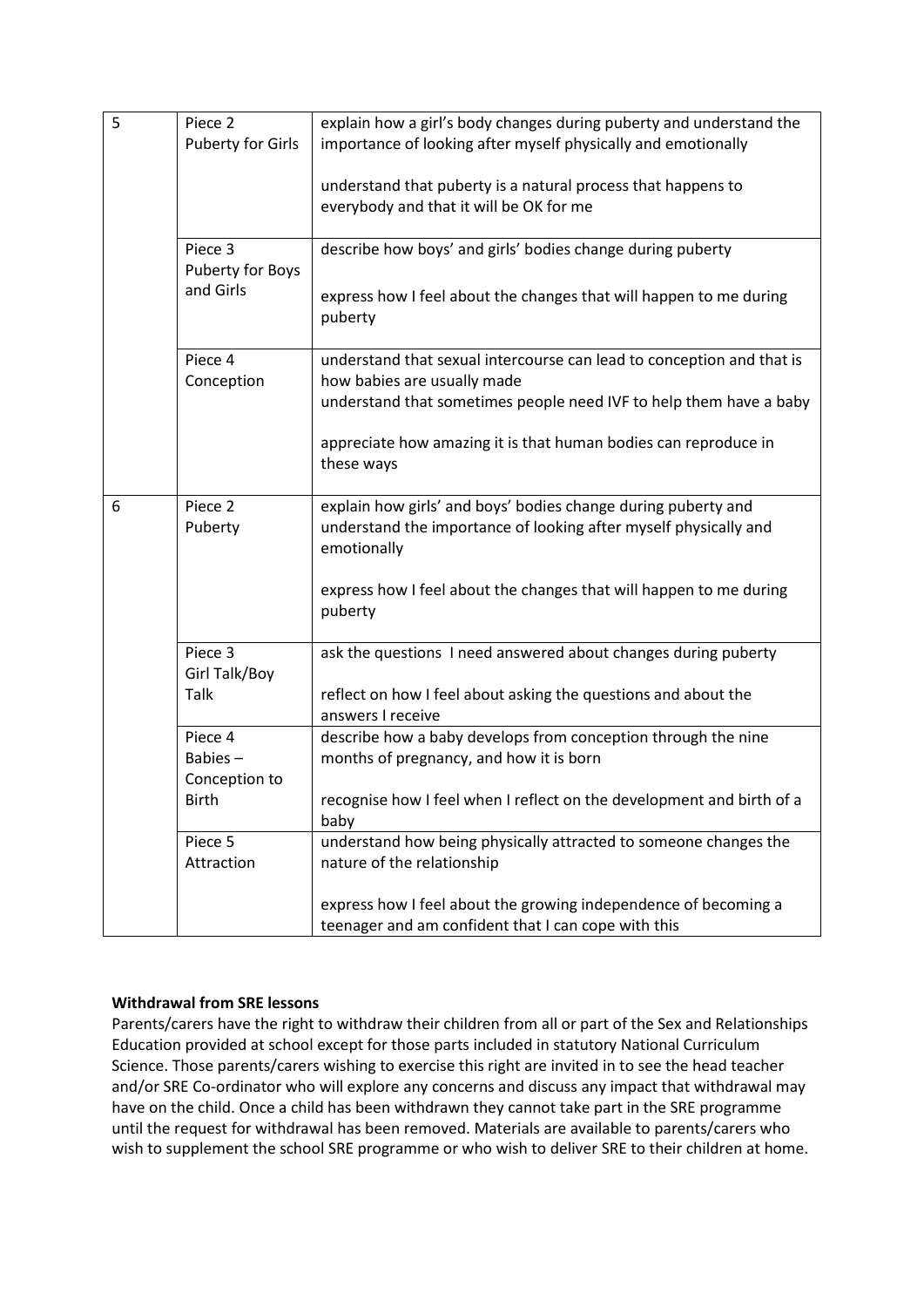#### **Working with parents and carers**

The government guidance on SRE (DfEE 2000) emphasises the importance of schools working in partnership with parents and carers. Under current legislation schools should enable parents to exercise their right to withdraw their children (until the age of 19) from any school SRE taught outside National Curriculum Science (Education Act 1996). Parents have a legal right to see the school SRE policy and to be given a copy of it (Education Act 1996). Parents should also be aware that schools are legally required to provide a broad and balanced curriculum. Sex and relationships topics can arise incidentally in other subjects and it is not possible to withdraw pupils from these relatively limited and often unplanned discussions.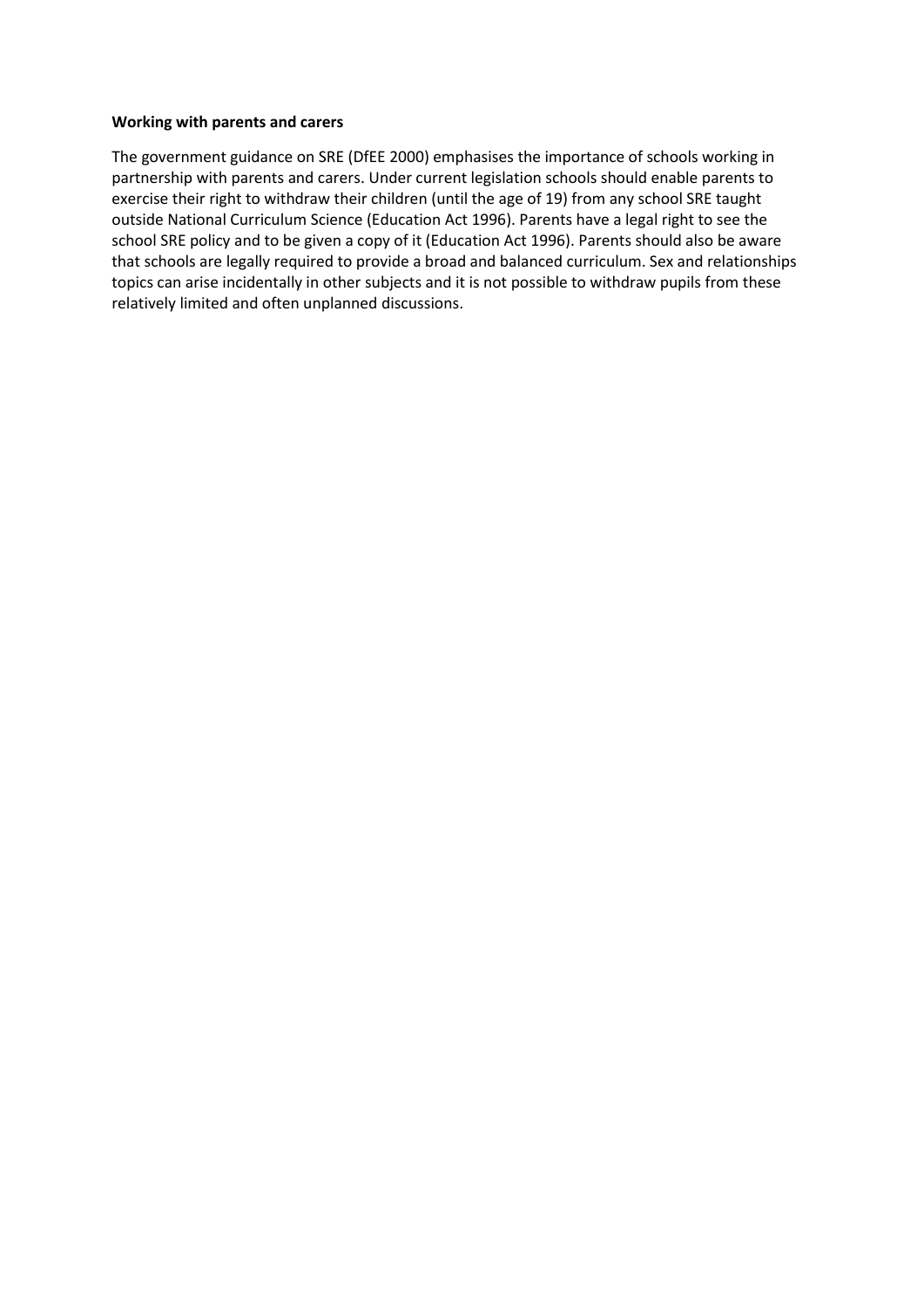# **Drug and Alcohol Education**

Definition of 'Drugs':

This policy uses the definition that a drug is: 'A substance people take to change the way they feel, think or behave' (United Nations Office on Drugs and Crime). The term 'Drugs' includes

- All illegal drugs
- All legal drugs including alcohol, tobacco and volatile substances which can be inhaled
- All over-the-counter and prescription medicines

Effective Drug and Alcohol Education can make a significant contribution to the development of the personal skills needed by pupils as they grow up. It also enables young people to make responsible and informed decisions about their health and well-being.

## **Moral and Values Framework**

The Drug and Alcohol Education programme at our school reflects the school ethos and demonstrates and encourages the following values. For example:

- o Respect for self
- o Respect for others
- o Responsibility for their own actions
- o Responsibility for their family, friends, schools and wider community

## *Jigsaw Drug and Alcohol Education Content*

The grid below shows specific Drug and Alcohol Education learning intentions for each year group in the 'Healthy Me' Puzzle.

| Year           | <b>Piece Number</b>    | <b>Learning Intentions</b>                                        |
|----------------|------------------------|-------------------------------------------------------------------|
| Group          | and Name               | 'Pupils will be able to'                                          |
| $\overline{2}$ | Piece 3                | understand how medicines work in my body and how important it is  |
|                | <b>Medicine Safety</b> | to use them safely                                                |
|                |                        |                                                                   |
|                |                        | feel positive about caring for my body and keeping it healthy     |
| 3              | Piece 3                | tell you my knowledge and attitude towards drugs                  |
|                | What Do I Know         | identify how I feel towards drugs                                 |
|                | About Drugs?           |                                                                   |
| 4              | Piece 3                | understand the facts about smoking and its effects on health, and |
|                | Smoking                | also some of the reasons some people start to smoke               |
|                |                        |                                                                   |
|                |                        | can relate to feelings of shame and guilt and know how to act     |
|                |                        | assertively to resist pressure from myself and others             |
|                | Piece 4                | understand the facts about alcohol and its effects on health,     |
|                | Alcohol                | particularly the liver, and also some of the reasons some people  |
|                |                        | drink alcohol                                                     |
|                |                        |                                                                   |
|                |                        | can relate to feelings of shame and guilt and know how to act     |
|                |                        | assertively to resist pressure from myself and others             |
|                |                        |                                                                   |
|                |                        |                                                                   |
|                |                        |                                                                   |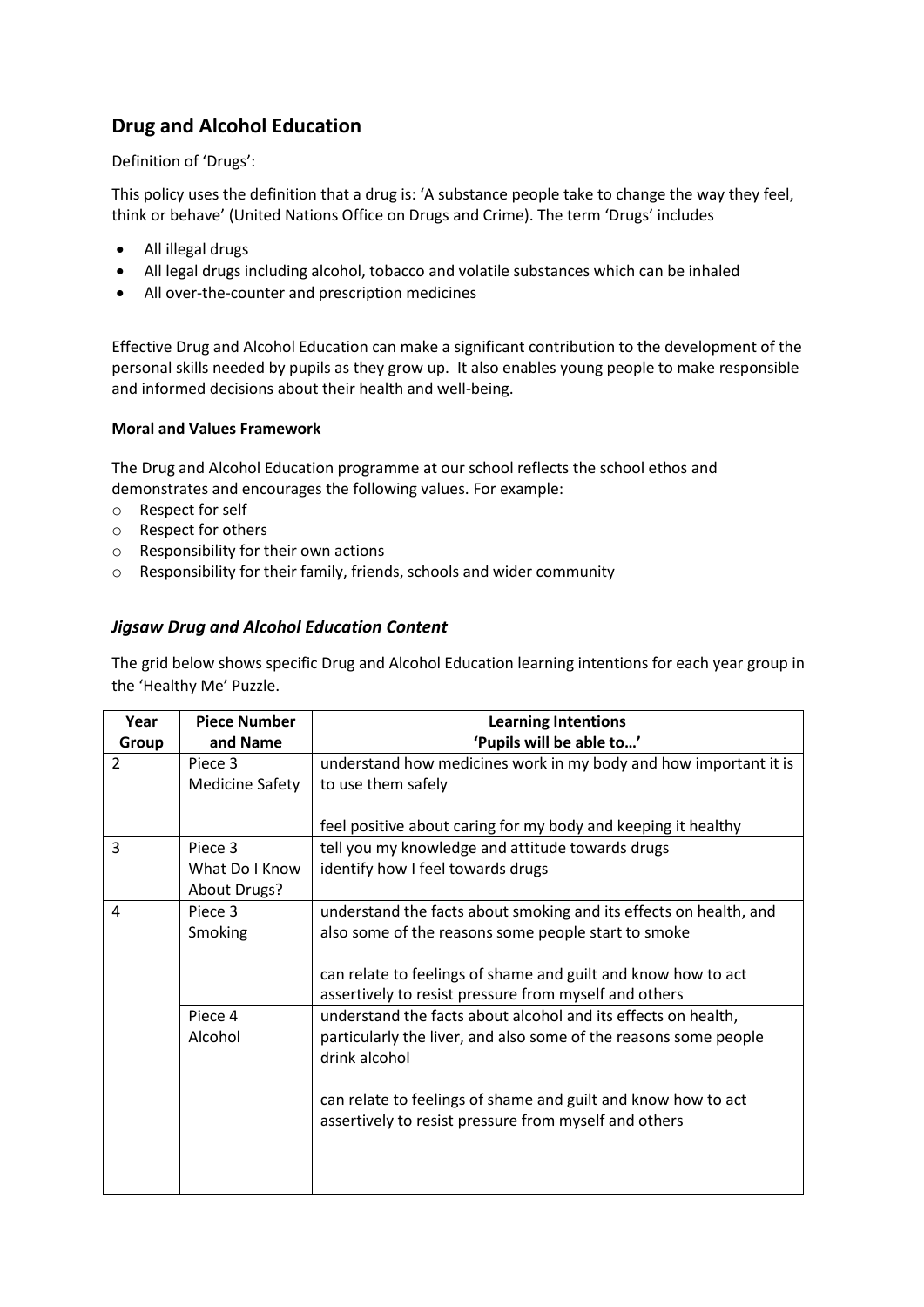| 5 | Piece 1      | know the health risks of smoking and can tell you how tobacco        |
|---|--------------|----------------------------------------------------------------------|
|   |              |                                                                      |
|   | Smoking      | affects the lungs, liver and heart                                   |
|   |              |                                                                      |
|   |              | make an informed decision about whether or not Lchoose to smoke      |
|   |              | and know how to resist pressure                                      |
|   | Piece 2      | know some of the risks with misusing alcohol, including anti-social  |
|   | Alcohol      | behaviour, and how it affects the liver and heart                    |
|   |              |                                                                      |
|   |              | make an informed decision about whether or not I choose to drink     |
|   |              | alcohol and know how to resist pressure                              |
| 6 | Piece 2      | know about different types of drugs and their uses and their effects |
|   | <b>Drugs</b> | on the body particularly the liver and heart                         |
|   |              |                                                                      |
|   |              | be motivated to find ways to be happy and cope with life's           |
|   |              | situations without using drugs                                       |
|   | Piece 3      | evaluate when alcohol is being used responsibly, anti-socially or    |
|   | Alcohol      | being misused                                                        |
|   |              | tell you how I feel about using alcohol when I am older and my       |
|   |              | reasons for this                                                     |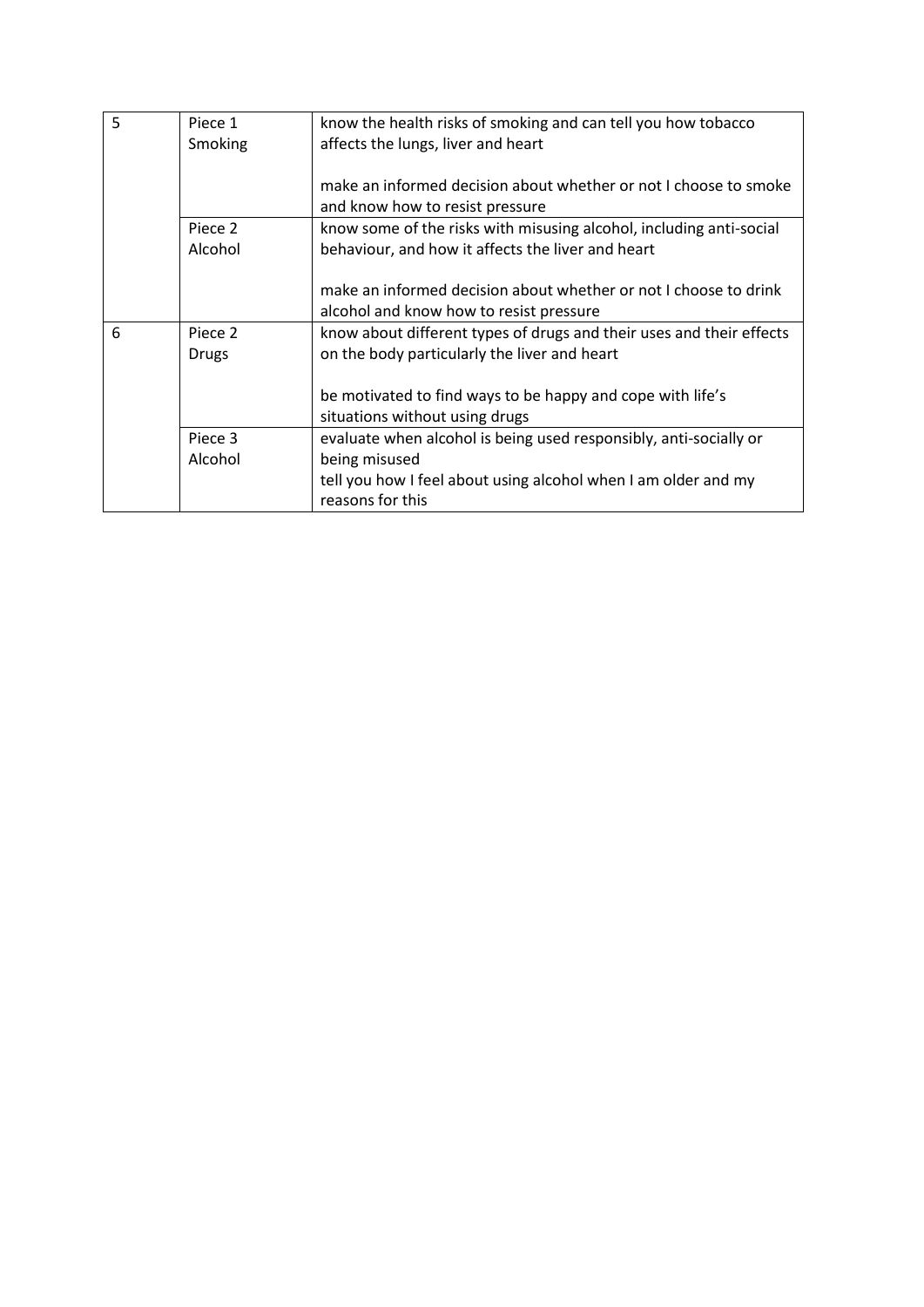### **How is Jigsaw PSHE organised in school?**

Jigsaw brings together PSHE Education, emotional literacy, social skills and spiritual development in a comprehensive scheme of learning. Teaching strategies are varied and are mindful of preferred learning styles and the need for differentiation. Jigsaw is designed as a whole school approach, with all year groups working on the same theme (Puzzle) at the same time. This enables each Puzzle to start with an introductory assembly, generating a whole school focus for adults and children alike.

There are six Puzzles in Jigsaw that are designed to progress in sequence from September to July. Each Puzzle has six Pieces (lessons) which work towards an 'end product', for example, The School Learning Charter or The Garden of Dreams and Goals.

Each Piece has two Learning Intentions: one is based on specific PSHE learning (covering the nonstatutory national framework for PSHE Education but enhanced to address children's needs today); and one is based on emotional literacy and social skills (covering the SEAL learning intentions but also enhanced). The enhancements mean that Jigsaw is relevant to children living in today's world as it helps them understand and be equipped to cope with issues like body image, cyber and homophobic bullying, and internet safety.

Every Piece (lesson) contributes to at least one of these aspects of children's development. This is mapped on each Piece and balanced across each year group.

## **Safeguarding**

Teachers need to be aware that sometimes disclosures may be made during these sessions; in which case, safeguarding procedures must be followed immediately. Sometimes it is clear that certain children may need time to talk one-to-one after the circle closes. It is important to allow the time and appropriate staffing for this to happen. If disclosures occur, the school's Safeguarding policy is followed.

#### **Assessment**

Teachers will be eager to ensure children are making progress with their learning throughout their Jigsaw experience. Therefore, each Puzzle (except Puzzle 1) has a built-in assessment task, usually in Piece 5 or 6. This task is the formal opportunity for teacher assessment, but also offers children the chance to assess their own learning and have a conversation with the teacher about their two opinions. The task can usually be used as evidence in the Jigsaw Journal.

Each Puzzle has a set of three level descriptors for each year group:

*Working towards – which will be known as Aproaching, Working at- which will be known as expected and Working beyond- which will be known as Mastered*

It is envisaged that, at the beginning of a Puzzle, children will be given the 'My Jigsaw Learning Record' for that Puzzle- adapted as a 'Penguin', so that it is clear to them what they are aiming to achieve.

#### **The Learning Environment**

Establishing a safe, open and positive learning environment based on trusting relationships between all members of the class, adults and children alike, is vital. To enable this, it is important that 'ground rules' are agreed and owned at the beginning of the year and are reinforced in every Piece – by using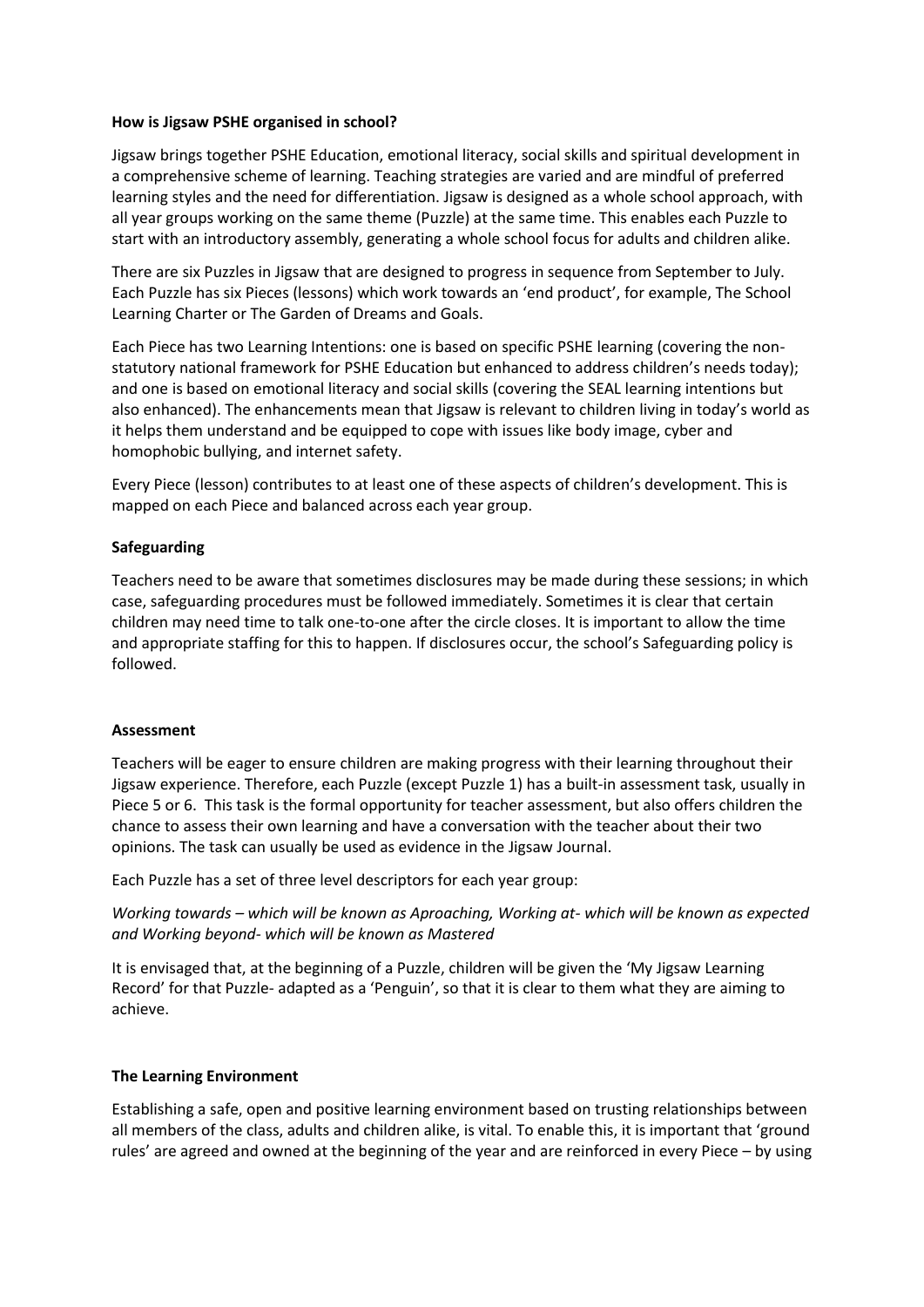The Jigsaw Charter. (Ideally, teachers and children will devise their own Jigsaw Charter at the beginning of the year so that they have ownership of it.) It needs to include the aspects below:

The Jigsaw Charter

- We take turns to speak
- We use kind and positive words
- We listen to each other
- We have the right to pass
- We only use names when giving compliments or when being positive
- We respect each other's privacy (confidentiality)

### **Teaching Sensitive and Controversial Issues**

Sensitive and controversial issues are certain to arise in learning from real-life experience. Teachers will be prepared to handle personal issues arising from the work, to deal sensitively with, and to follow up appropriately, disclosures made in a group or individual setting. Issues that we address that are likely to be sensitive and controversial because they have a political, social or personal impact or deal with values and beliefs include: family lifestyles and values, physical and medical issues, financial issues, bullying and bereavement.

Teachers will take all reasonable, practical steps to ensure that, where political or controversial issues are brought to pupils' attention, they are offered a balanced presentation of opposing views. Teachers will adopt strategies that seek to avoid bias on their part and will teach pupils how to recognise bias and evaluate evidence. Teachers will seek to establish a classroom climate in which all pupils are free from any fear of expressing reasonable points of view that contradict those held either by their class teachers or their peers.

## **Answering Difficult Questions and Sensitive Issues**

Staff members are aware that views around SRE- and Drug and Alcohol Education-related issues are varied. However, while personal views are respected, all SRE and Drug and Alcohol Education issues are taught without bias using Jigsaw. Topics are presented using a variety of views and beliefs so that pupils are able to form their own, informed opinions but also respect that others have the right to a different opinion.

Both formal and informal SRE and Drug and Alcohol Education arising from pupils' questions are answered according to the age and maturity of the pupil(s) concerned. Questions do not have to be answered directly, and can be addressed individually later. The school believes that individual teachers must use their skill and discretion in this area and refer to the Child Protection Coordinator if they are concerned.

Our school believes that SRE and Drug and Alcohol Education should meet the needs of all pupils, answer appropriate questions and offer support. In Jigsaw Pieces that cover SRE provision, this should be regardless of their developing sexuality and be able to deal honestly and sensitively with sexual orientation, answer appropriate questions and offer support. Homophobic bullying is dealt with strongly yet sensitively. The school liaises with parents/carers on this issue to reassure them of the content and context.